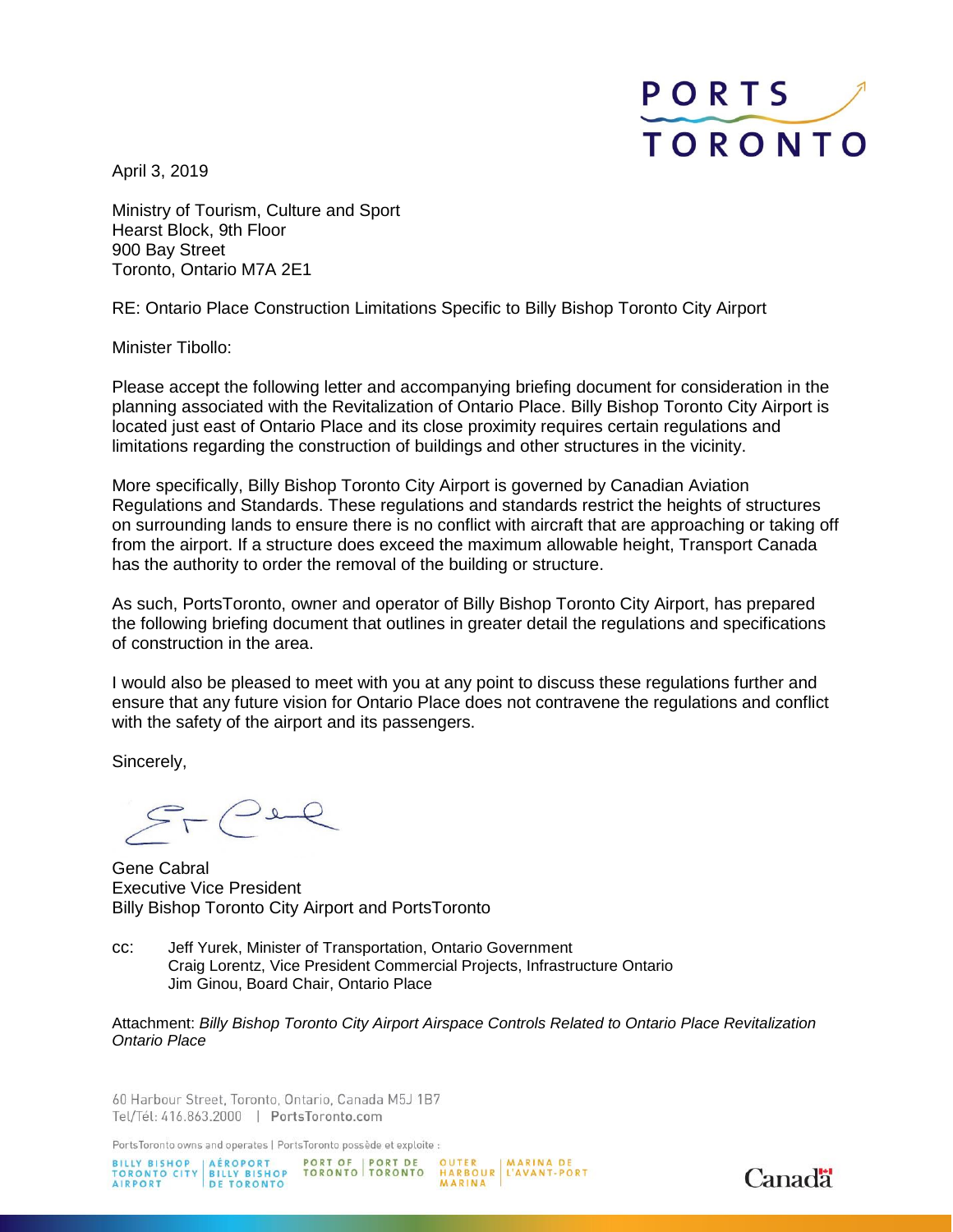

## **BRIEFING NOTE**

### **Billy Bishop Toronto City Airport Airspace Controls Related to Ontario Place Revitalization Ontario Place**

#### **General**

Billy Bishop Toronto City Airport is situated on Toronto Islands immediately to the east of the Ontario Place lands. Airspace around the airport is controlled by two Transport Canada documents. The first is TP312 – Aerodrome Standards which outlines the Airport Zoning Regulations (AZR). The second is TP308 – Manual for Instrument Procedures Design which outlines the process for protecting airspace while aircraft are on approach to the airport.

#### **Airport Zoning Regulations (TP312)**

Billy Bishop airport has AZRs which protect the ends and sides of each runway from obstacles that could pose a safety risk to aircraft. The maximum permissible height of an obstacle decreases the closer it is to the airport. Figure 1 shows the AZRs and the maximum permissible height of an obstacle in metres above runway elevation. The AZRs are a federal regulation and the heights indicated cannot be penetrated. Transport Canada has the authority to order the removal of any penetration of the AZRs.

#### **Figure 1** – AZRs Runway 08 at BBTCA

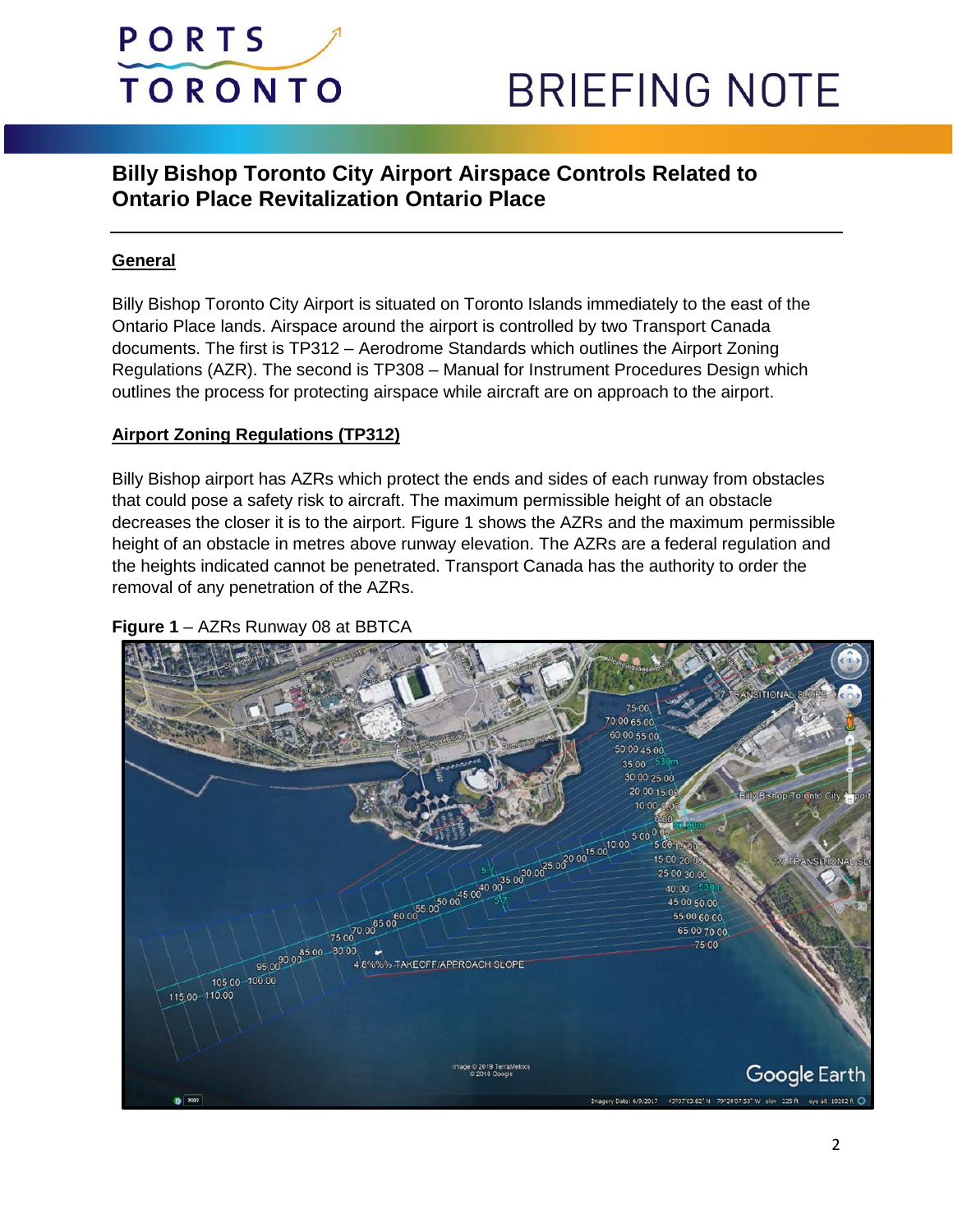

# **BRIEFING NOTE**

#### **Protections for Instrument Procedures (TP308)**

To allow the airport to be accessible during poor weather condition there are a number of Instrument Procedures that permit aircraft to land during these conditions. The Instrument Procedures are designed in accordance with TP308, which has very specific criteria. The Billy Bishop Toronto City Airport has the following Instrument Procedures:

- NDB/DME B
- ILS RWY 08
- RCAP ILS RWY 26
- RNAV (GNSS) Z RWY 08
- RCAP RNAV (GNSS) Y RWY 08
- RNAV (GNSS) Z RWY 26
- LOC RWY 26
- Departure RWY 08
- Departure RWY 26

Each one of these procedures has specific airspace that needs to be protected. Figure 2 shows the area immediately west of the airport and has a grid overlay. Each numbered Grid has a maximum allowable height that is permitted by the airspace to be protected for the existing approaches.



**Figure 2** – Grid Map of Maximum Allowable Heights to Protect for Approaches